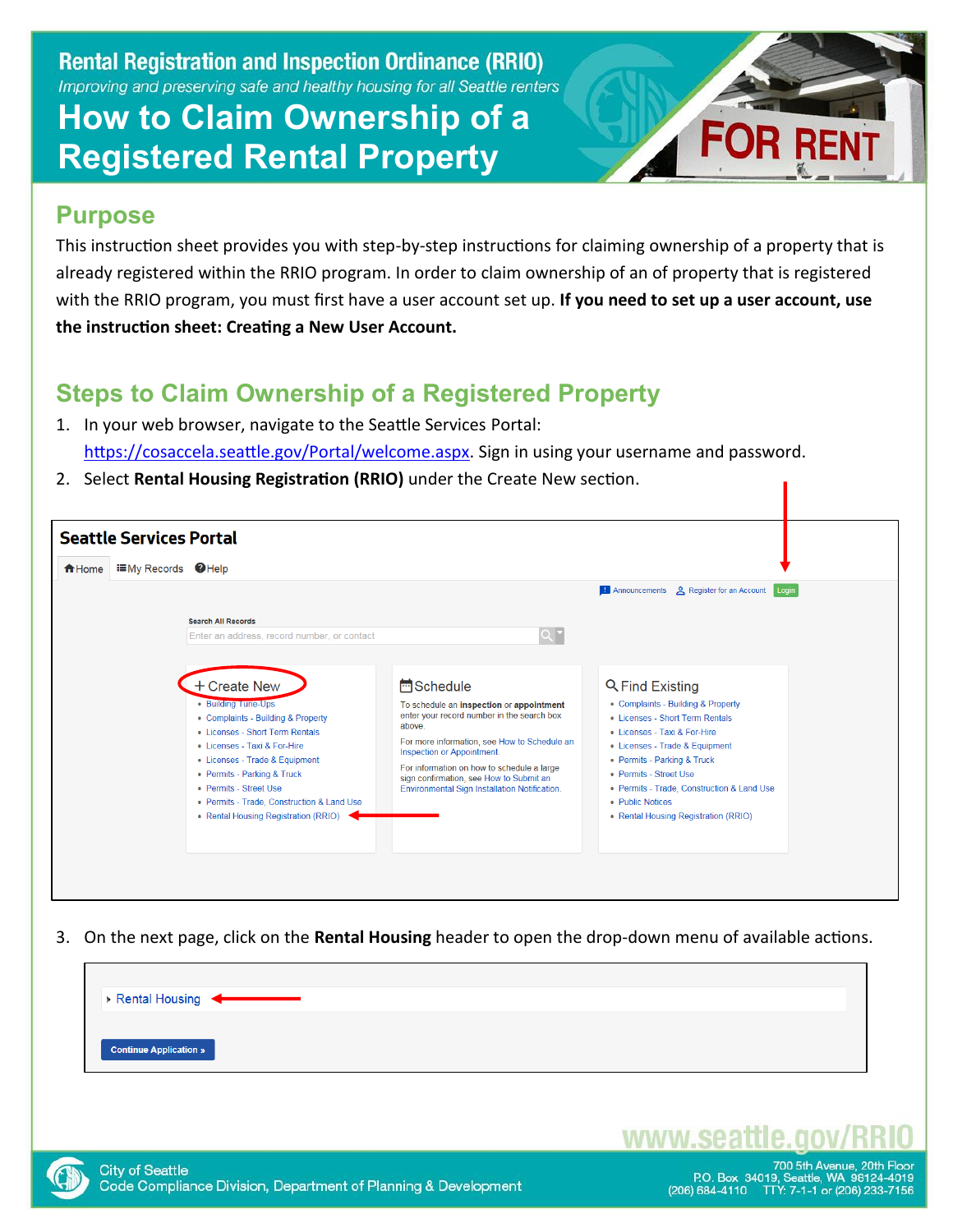### **How to Claim Ownership of a Registered Rental Property**

4. Select **Transfer Existing Registration to New Owners** and click **Continue Application**.

| <b>Select an Action</b>                                                                                                                 |
|-----------------------------------------------------------------------------------------------------------------------------------------|
| Choose one of the following actions.                                                                                                    |
| If you want to update an existing registration, please use the My Records link above and then select Make Changes to make your changes. |
| ▼ Rental Housing                                                                                                                        |
| ○ Private Inspector Registration                                                                                                        |
| ○ Rental Property Inspection - Private Inspector                                                                                        |
| ○ Rental Property Registration                                                                                                          |
| • Transfer Existing Registration to New Owners                                                                                          |
|                                                                                                                                         |
| <b>Continue Application »</b>                                                                                                           |
|                                                                                                                                         |

5. The next screen will ask for the Rental Property Registration Record Number. You should be able to get this information from the previous owner. If not, call the RRIO program at (206) 684-4110 and request it by giving the technician the property address. The system can only process one ownership claim at a time. Proceed by clicking on the **Continue Application** button.

| <b>Transfer Existing Registration to New Owners</b> |          |                   |                               |
|-----------------------------------------------------|----------|-------------------|-------------------------------|
| Registration<br>Details                             | 2 Review | 3 Record Issuance |                               |
| Step 1: Registration Details > Property Details     |          |                   |                               |
|                                                     |          |                   | * indicates a required field. |
| <b>Property Information</b>                         |          |                   |                               |
| Rental Property Registration Record Number:         |          |                   |                               |
| <b>Save and Resume Later</b>                        |          |                   | <b>Continue Application »</b> |



www.sea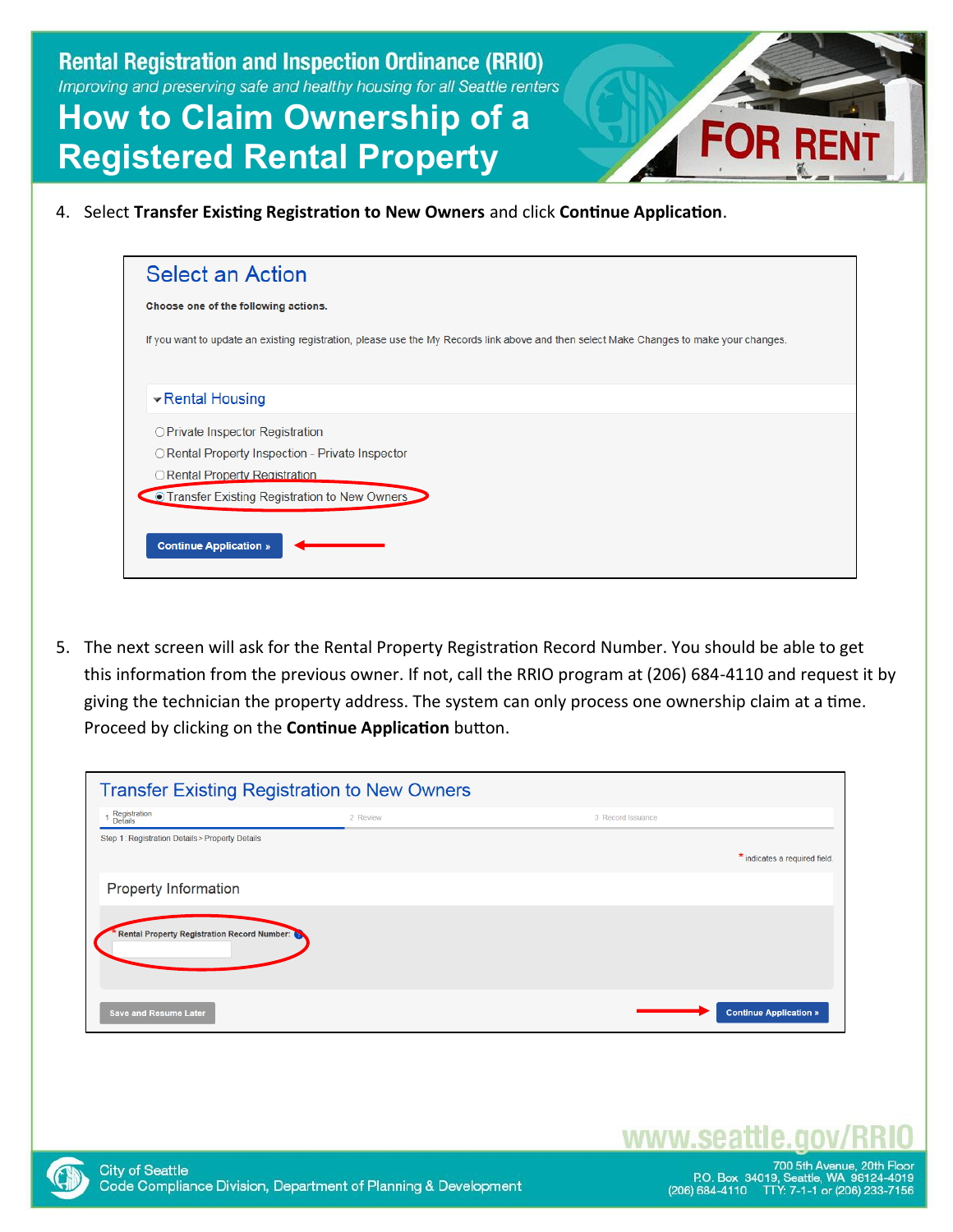### **How to Claim Ownership of a Registered Rental Property**



6. The following screen will ask you to update the owner information. Click the **Select From Account** button to add contacts from your user account or the **Add New** button to add new contacts. Make sure to add all 3 required contact types (owner, applicant and tenant contact for repairs).

| Registration<br>Details                |                                                                                                                    |                     |                                                                                                                                                                                                                                                                                                                |                   |                               |
|----------------------------------------|--------------------------------------------------------------------------------------------------------------------|---------------------|----------------------------------------------------------------------------------------------------------------------------------------------------------------------------------------------------------------------------------------------------------------------------------------------------------------|-------------------|-------------------------------|
|                                        |                                                                                                                    | 2 Review            |                                                                                                                                                                                                                                                                                                                | 3 Record Issuance |                               |
| Step 1: Registration Details > Contact |                                                                                                                    |                     |                                                                                                                                                                                                                                                                                                                |                   |                               |
|                                        |                                                                                                                    |                     | To register you need at least three types of contacts. The same person/organization can be more than one type.                                                                                                                                                                                                 |                   |                               |
| RRIO website.)                         | 1. Applicant – the person entering the registration information.<br>2. Owner - the legal owner(s) of the property. |                     | 3. Tenant Contact for Repairs – the person/organization that tenants can contact to make repairs. (Note: This contact information will be public information on the                                                                                                                                            |                   |                               |
| you must list all owners.              |                                                                                                                    |                     | Existing contacts for your rental unit are shown in the Contact List table. Please enter any remaining required contacts below. If your property has more than one owner,                                                                                                                                      |                   |                               |
|                                        |                                                                                                                    |                     | You may add other contacts such as attorneys or property management companies if they should also get information about the registration of this property. Click "Save"<br>to add each contact to the Contact List. Continue until all contacts appear in the Contact List. Then click "Continue Application". |                   |                               |
|                                        |                                                                                                                    |                     |                                                                                                                                                                                                                                                                                                                |                   | * indicates a required field. |
| <b>Contact List</b>                    |                                                                                                                    |                     |                                                                                                                                                                                                                                                                                                                |                   |                               |
|                                        |                                                                                                                    |                     | Click Select From Account to add contacts already in your account. Select Add New to add a new contact. To edit information in your account, click the Account Management link at the                                                                                                                          |                   |                               |
| top right of the screen.               |                                                                                                                    |                     |                                                                                                                                                                                                                                                                                                                |                   |                               |
| <b>Select From Account</b>             | <b>Add New</b>                                                                                                     | <b>Look Up</b>      |                                                                                                                                                                                                                                                                                                                |                   |                               |
| Showing 0-0 of 0                       |                                                                                                                    |                     |                                                                                                                                                                                                                                                                                                                |                   |                               |
| <b>Full Name</b>                       | <b>Business</b><br><b>Contact Type</b><br><b>Name</b>                                                              | <b>Address Line</b> | <b>Action</b>                                                                                                                                                                                                                                                                                                  |                   |                               |
| No records found.                      |                                                                                                                    |                     |                                                                                                                                                                                                                                                                                                                |                   |                               |
|                                        |                                                                                                                    |                     |                                                                                                                                                                                                                                                                                                                |                   |                               |

7. When all three contacts have been successfully added, you will see a screen like the one below. Click **Continue Application** to proceed.

| <b>Select From Account</b> |                                   | Look Up<br><b>Add New</b>                      |                     |               |  |
|----------------------------|-----------------------------------|------------------------------------------------|---------------------|---------------|--|
| Showing 1-3 of 3           | You successfully added a contact. |                                                |                     |               |  |
| <b>Full Name</b>           | <b>Business</b><br>Name           | <b>Contact Type</b>                            | <b>Address Line</b> | <b>Action</b> |  |
| <b>Test Test</b>           |                                   | Owner                                          | Test                | Delete        |  |
| <b>Test Test</b>           |                                   | <b>Applicant</b>                               | Test                | Delete        |  |
| <b>Test Test</b>           |                                   | Tenant<br><b>Contact for</b><br><b>Repairs</b> | Test                | Delete        |  |
|                            |                                   |                                                |                     |               |  |
|                            |                                   |                                                |                     |               |  |

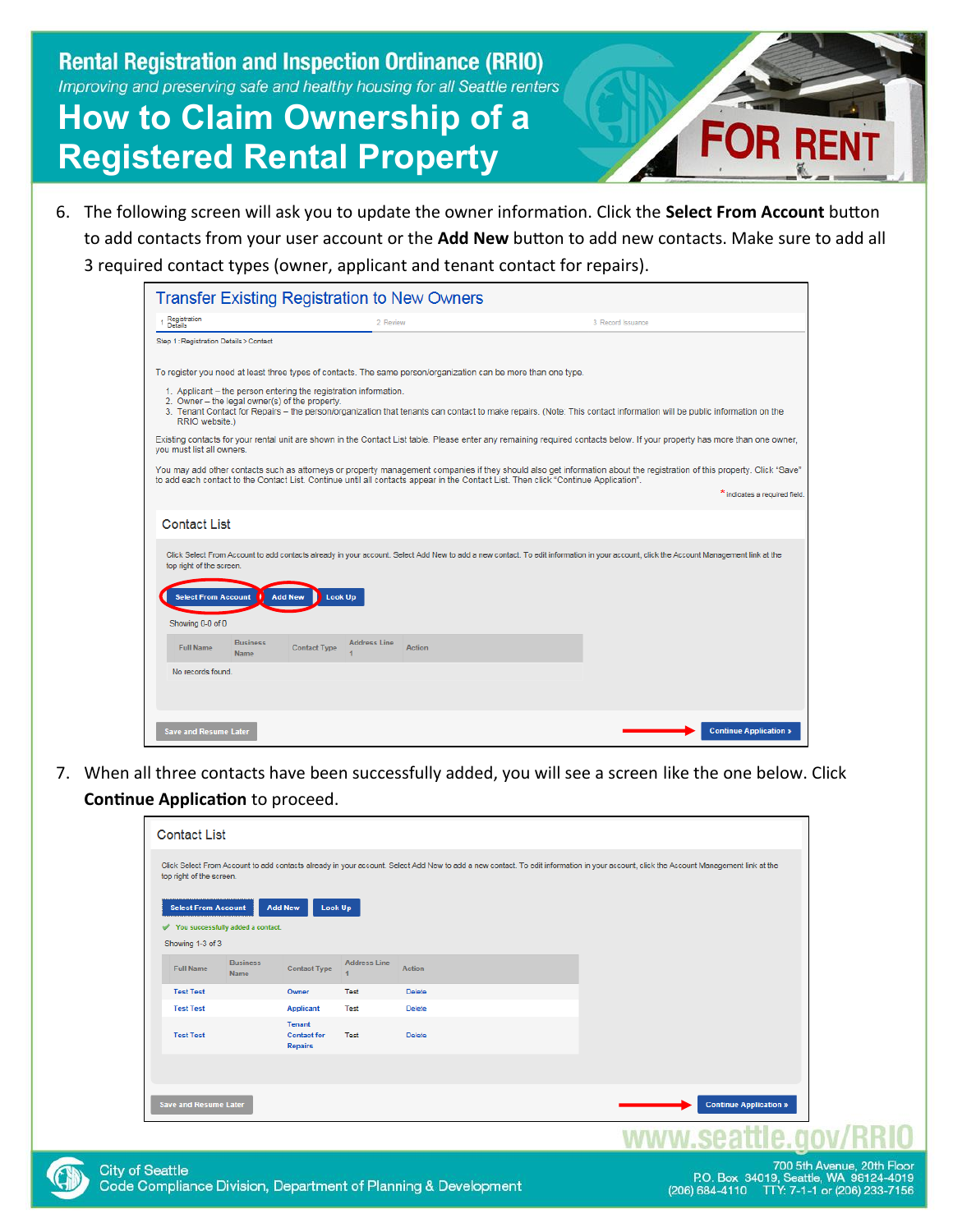# **How to Claim Ownership of a Registered Rental Property**

8. On the next page, review your submitted information and select **Continue Application** again. The system should then confirm the process is complete.

| 2 Payment<br>Information<br>1 Select item to pay           | 3 Receipt/Record<br>Issuance                                             |  |  |
|------------------------------------------------------------|--------------------------------------------------------------------------|--|--|
| Step 3: Receipt/Record Issuance                            |                                                                          |  |  |
| <b>Thank You</b><br>We received your information.          |                                                                          |  |  |
|                                                            |                                                                          |  |  |
| Item                                                       |                                                                          |  |  |
| Record Number:                                             |                                                                          |  |  |
| 004-0026659                                                | A notice was added to this record on 12/03/2018.                         |  |  |
|                                                            | Condition: Transfer Existing Registration to New Owners Severity: Notice |  |  |
| Total Conditions: 1 (Notice: 1)<br>View additional details |                                                                          |  |  |

9. If the unit information about the rental has changed (i.e. a unit is now owner occupied, unit identifiers have changed, etc.), you should also update the update the property information. Click on the **My Records** tab and select **Rental Housing Registration (RRIO)** from the drop-down menu.